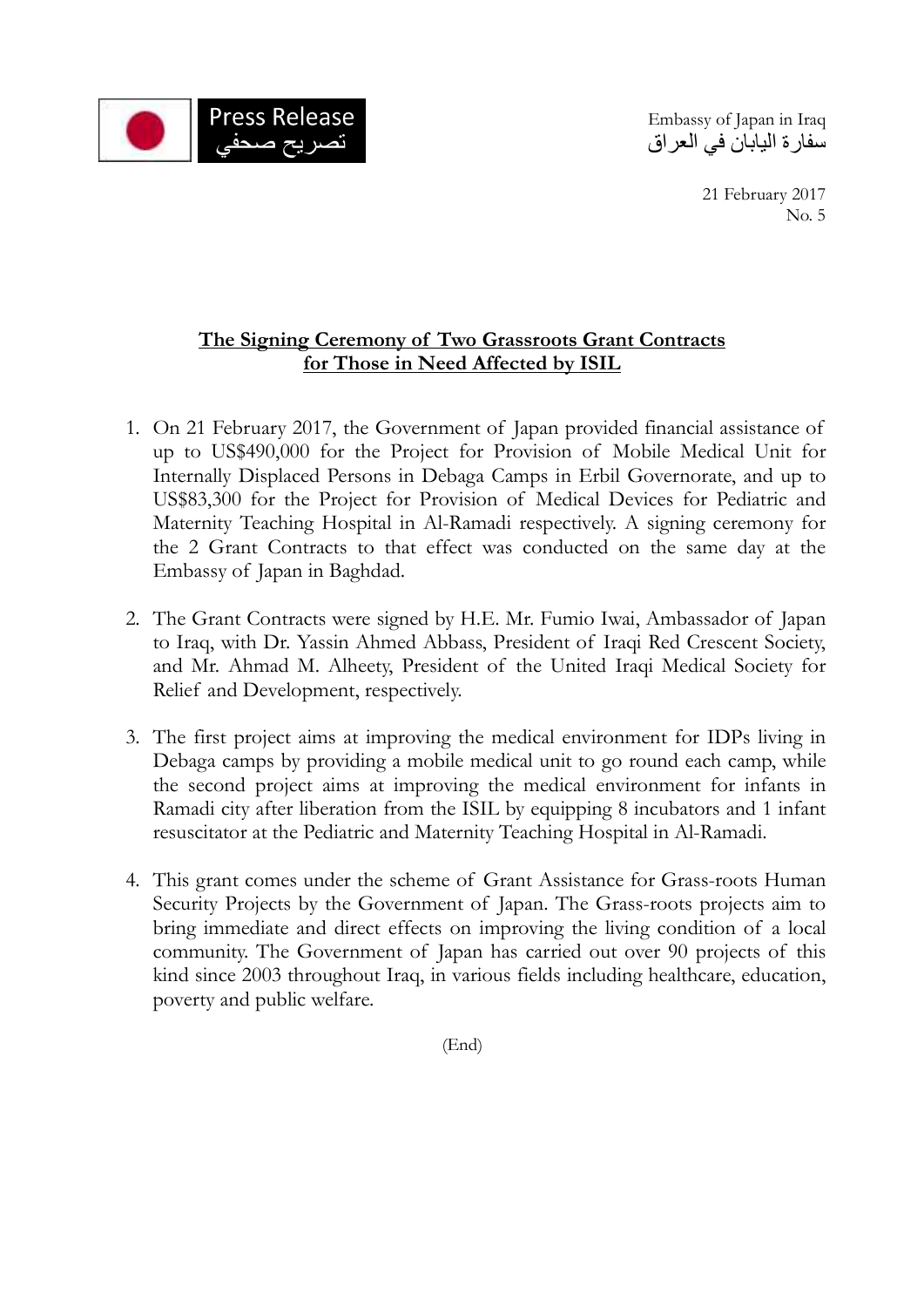

### **Grant Assistance for Grass-Roots Human Security Project "The Project for Provision of Mobile Medical Unit for Internally Displaced Persons in Debaga Camps in Erbil Governorate"**



February 21, 2017 Embassy of Japan in Iraq

### 1 Summary

- (1) The Government of Japan will provide Iraqi Red Crescent Society (IRCS) with a mobile medical unit with medical equipment to improve the medical environment for IDPs living in Debaga camps consisting of Debaga 1, Debaga 2, Debaga Stadium and Debaga 4.
- (2) The number of those living in the Debaga camps increase day by day as fighting against ISIL grows intense through Mosul operation. Under the harsh situation, therefore, this project responds to the increasing needs of preventive medical care and primary health care by making a tour of each camp to address the insufficient medical services.
- The IRCS, established in 1932, is a humanitarian independent national society aiming to reduce the vulnerability of the people in need without discrimination. The IRCS is an active member in the international Red Cross and Red Crescent movement.

2 Amount of the Grant : US\$490,000

(Map) Signer (Japan) Mr. Fumio IWAI, Ambassador of Japan to Iraq (Iraq) Dr. Yassin Ahmed Abbass, President of IRCS Mosul Erbil Debaga camps

3 Equipment : A mobile medical unit with medical equipment

(Image of mobile medical unit)



ىاللە باك